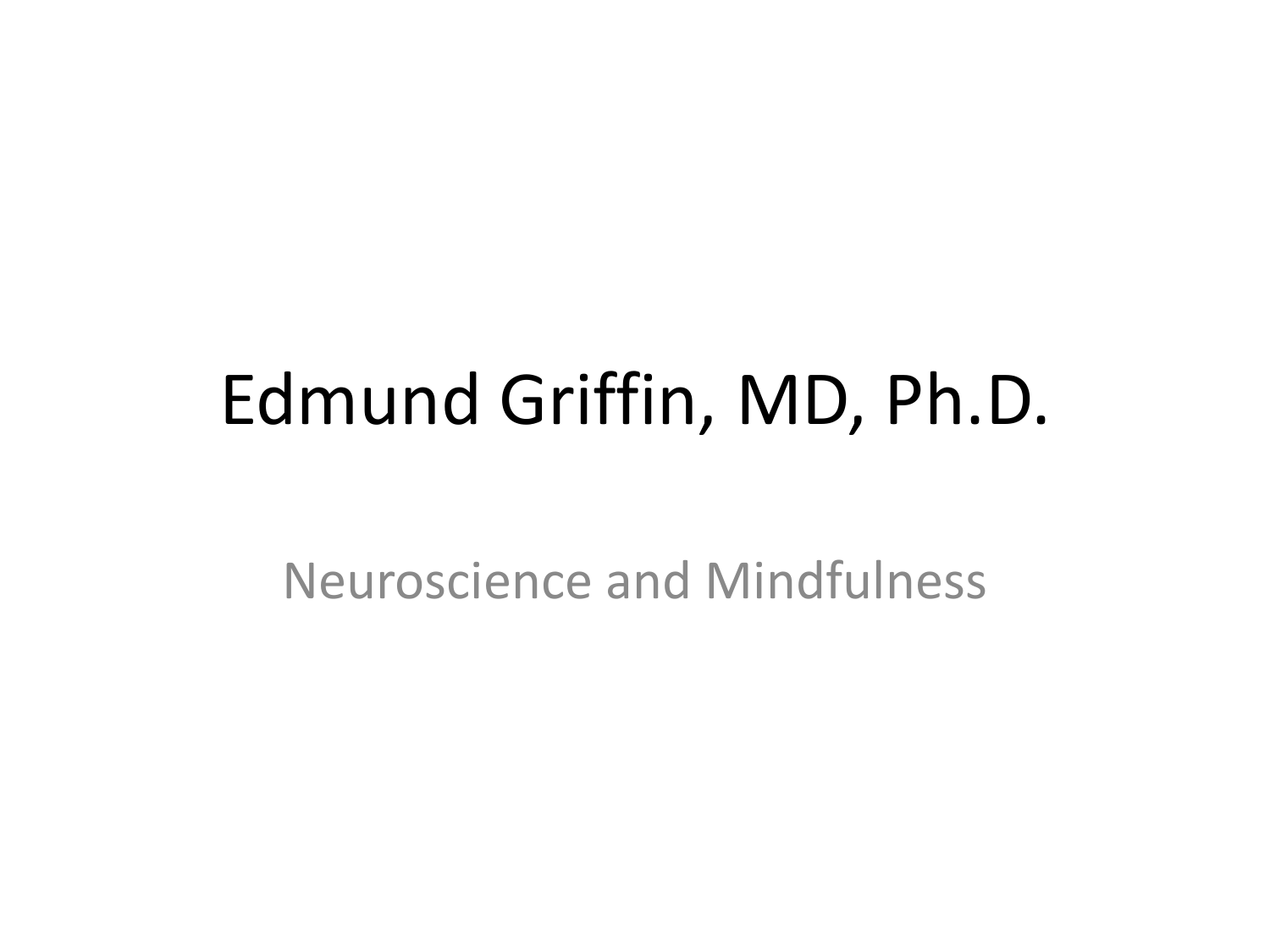**Is it really that hard to just say "I'm hungry"? Interoception (internal sensation) directly influences our feelings**

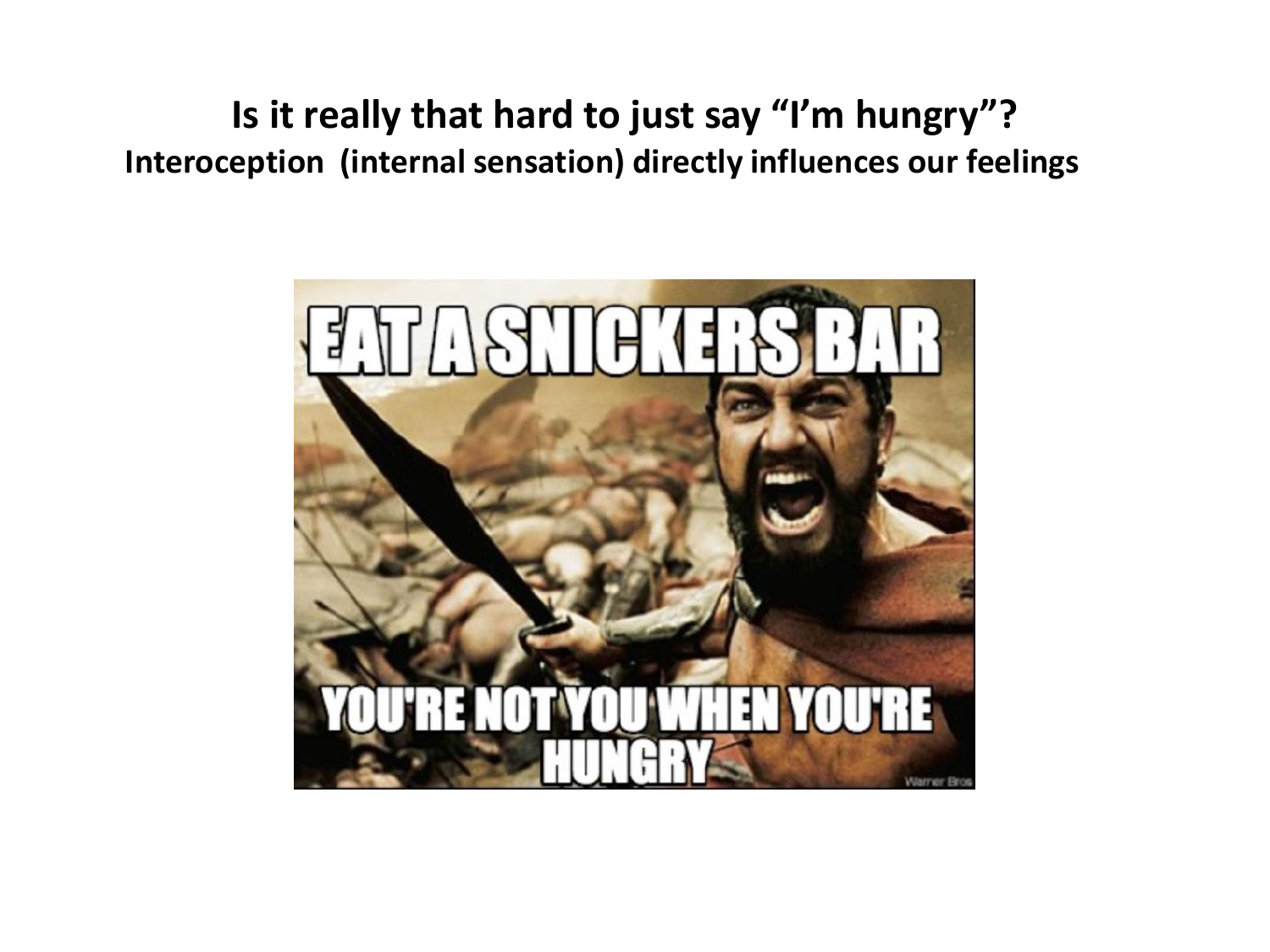External information from the senses is without valence (neither good nor bad) ….but they are labeled with valence by our body state (interoception)



### **Emotion and Drive establish homeostasis**

#### **Drive**

An action program that is aimed at satisfying a basic, instinctual physiological need: hunger, thirst, libido, attachment, etc.

#### **Emotions**

Action programs largely triggered by external stimuli (perceived or recalled): disgust, fear, anger, sadness, joy, shame

#### **Feelings**

The mental experiences that accompany body states

(Adapted from: The Nature of Feelings, Damasio and Carvalho *Nature Reviews* 2013)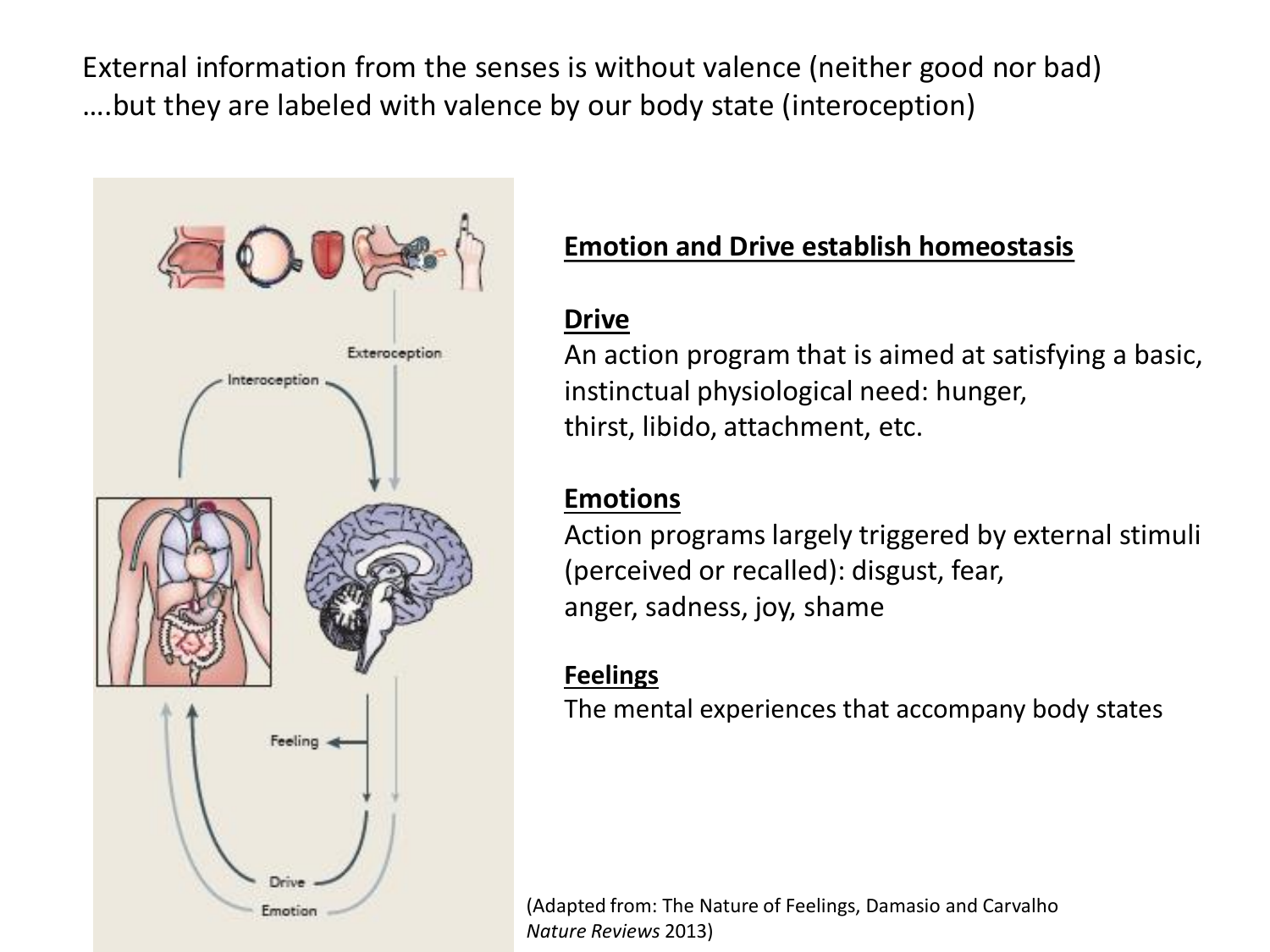## **The insula maps our body awareness/sensation.**



Adapted from: The neuroscience of mindfulness Meditation. Tang, *Nature Reviews* 2014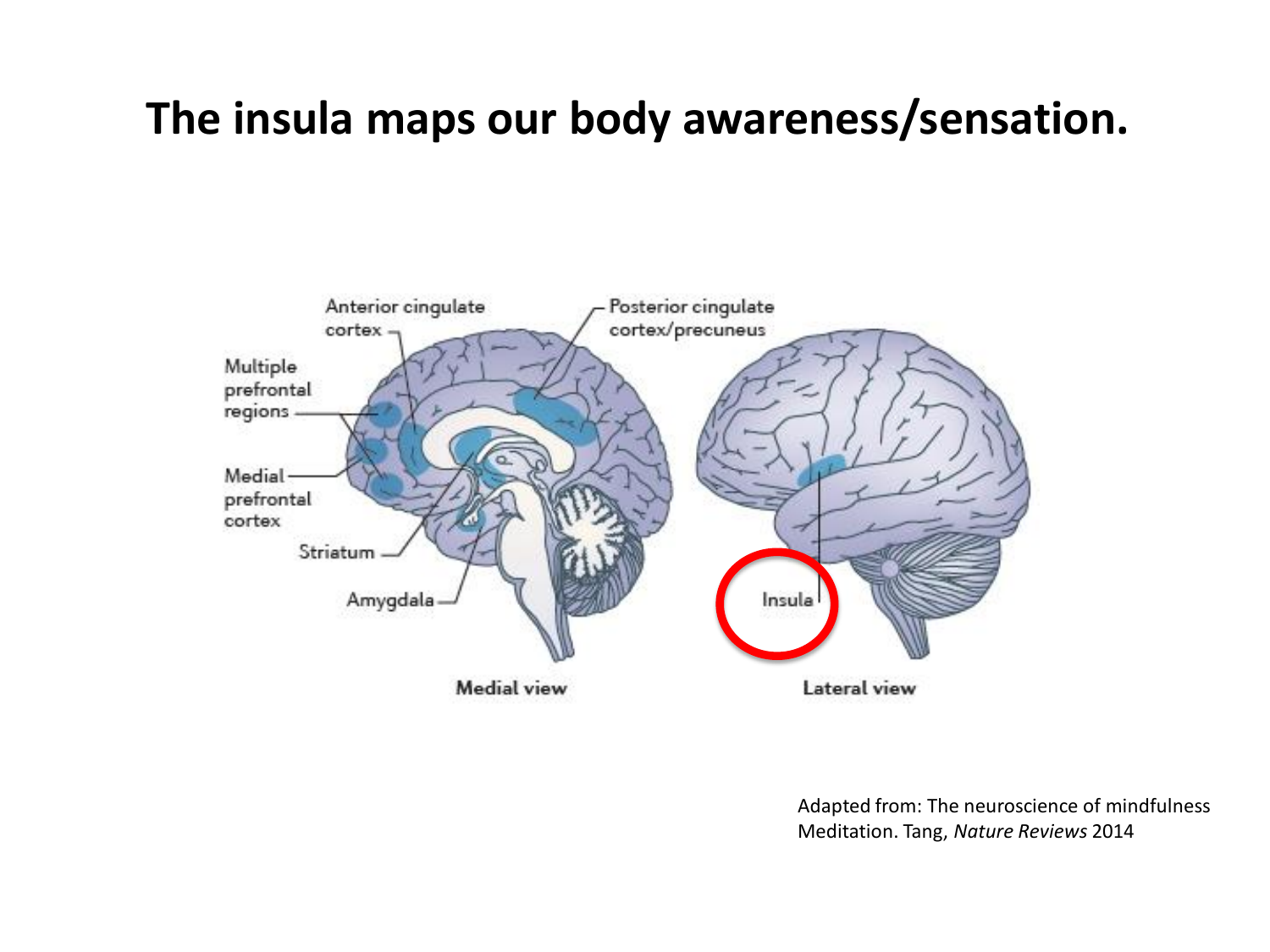

Adapted from: I Feel, Therefore, I am: The Insula and Its Role in Human Emotion, Cognition and the Sensory-Motor System. Pavuluri & May. *AIMS Neuroscience* 2014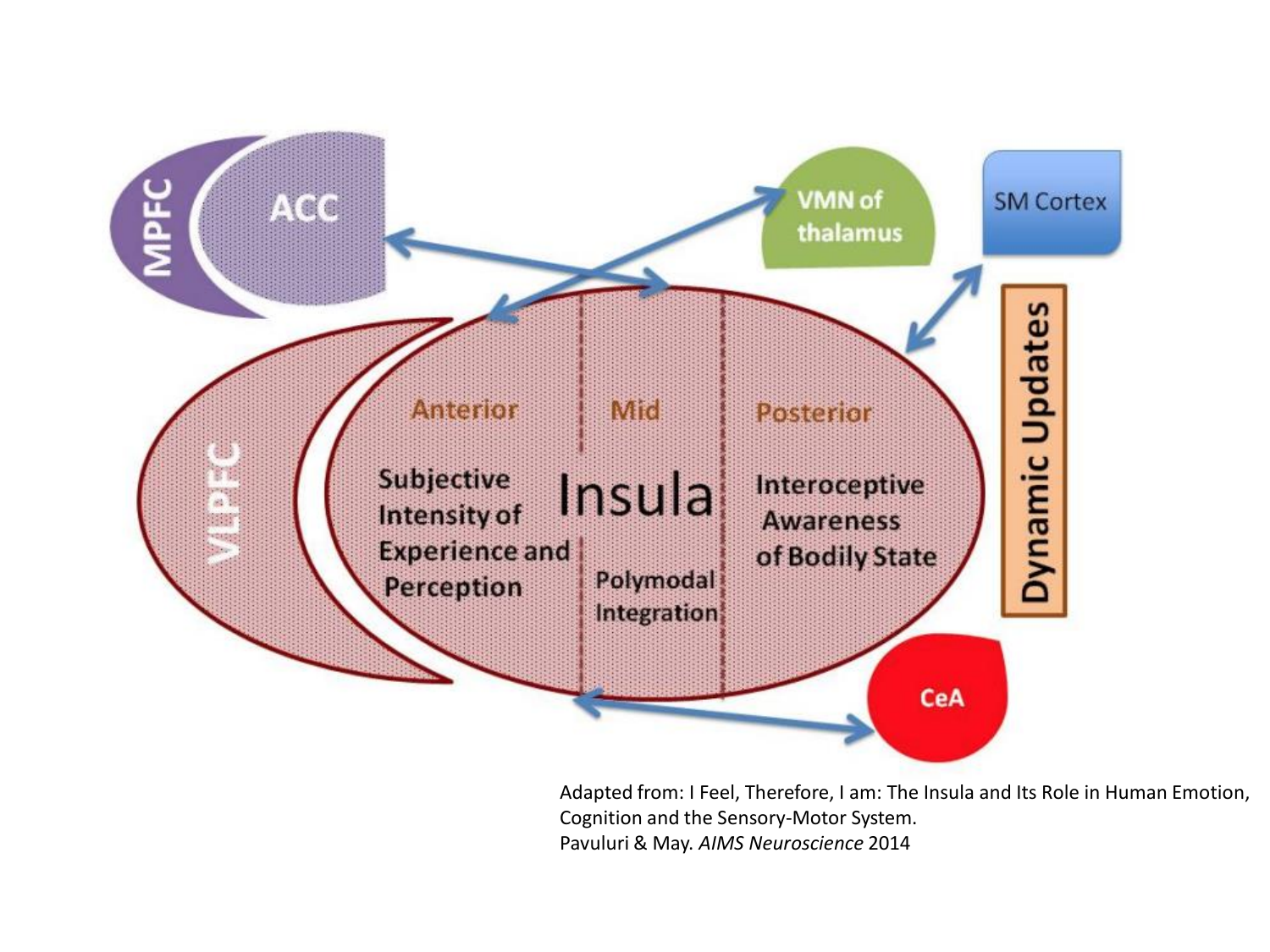#### Mismatch of Exteroception and Interoception in Psychiatric Disorders

| Psychiatric Disorder                        | Symptoms                                                                                                       | <b>Signs</b>                                                                                                                       |
|---------------------------------------------|----------------------------------------------------------------------------------------------------------------|------------------------------------------------------------------------------------------------------------------------------------|
| Panic Disorder                              | Palpitations, chest pain, dyspnea, choking,<br>nausea, dizziness, flushing,<br>depersonalization/derealization | Elevated heart rate and/or blood pressure, exaggerated<br>escape, startle, and flinching                                           |
| Depression                                  | Increased or decreased appetite, fatigue, lethargy                                                             | Weight gain, weight loss, psychomotor slowing                                                                                      |
| <b>Eating Disorders</b>                     | Hunger insensitivity, food anxiety,<br>gastrointestinal complaints                                             | Severe food restriction, severe weight loss, binging,<br>purging, compulsive exercise                                              |
| <b>Somatic Symptom Disorders</b>            | Multiple current physical and nociceptive<br>symptoms                                                          | Medical observations do not correspond with symptom<br>report                                                                      |
| <b>Substance Use Disorders</b>              | Physical symptoms associated with craving,<br>intoxication, and/or withdrawal (drug specific)                  | Elevated/decreased: heart rate, respiratory rate, and/or<br>blood pressure, pupil dilation/constriction, others (drug<br>specific) |
| <b>Posttraumatic Stress Disorder</b>        | Autonomic hypervigilance,<br>depersonalization/derealization                                                   | Exaggerated startle, flinching, and/or escape responses,<br>elevated heart rate and/or blood pressure                              |
| <b>Generalized Anxiety Disorder</b>         | Muscle tension, headaches, fatigue,<br>gastrointestinal complaints, pain                                       | Trembling, twitching, shaking, sweating, nausea,<br>exaggerated startle                                                            |
| Depersonalization/Derealization<br>Disorder | Detachment from one's body, head fullness,<br>tingling, lightheadedness                                        | Physiological hyporeactivity to emotional stimuli                                                                                  |